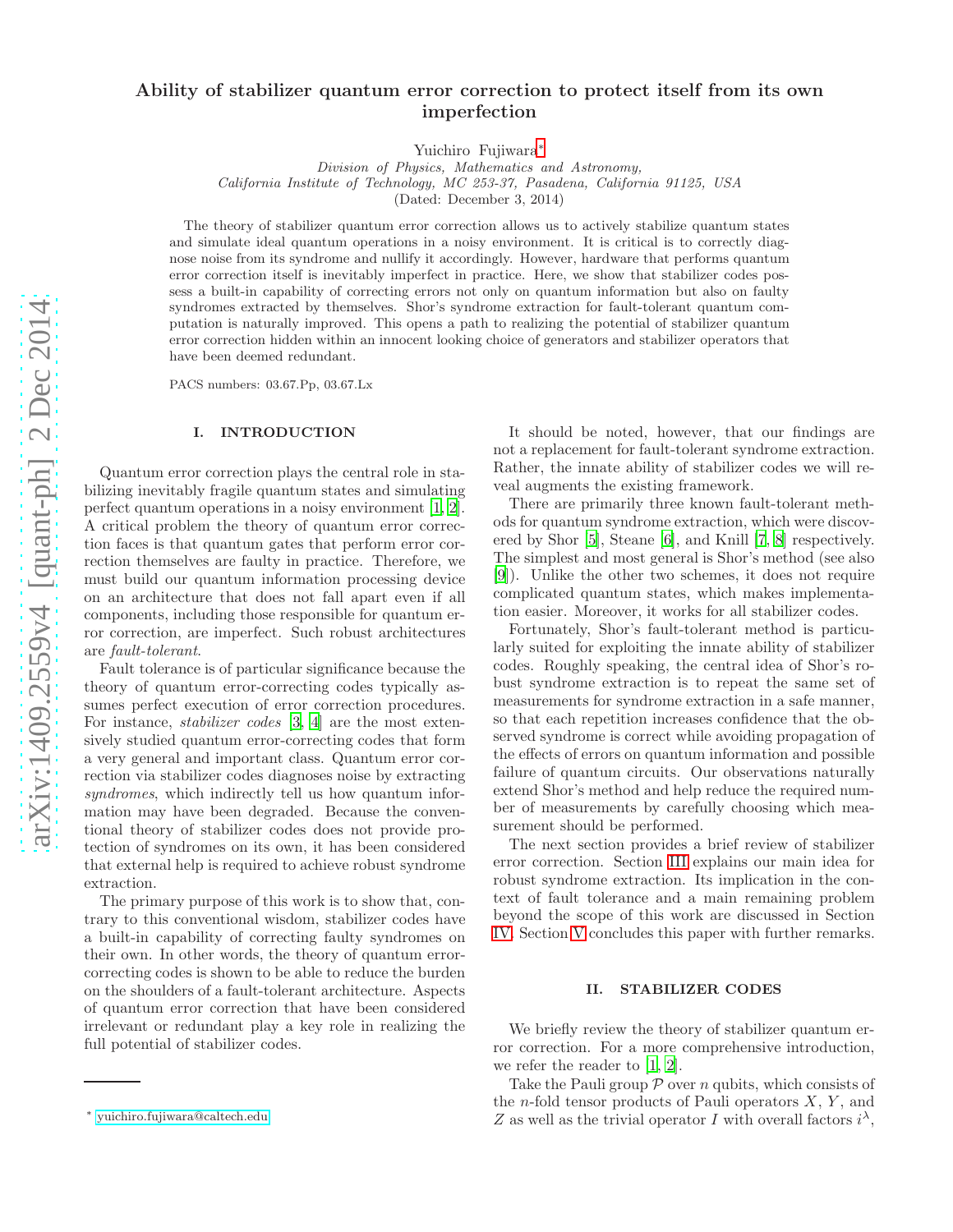where  $\lambda \in \{0, 1, 2, 3\}$ . The *weight* wt(E) of  $E \in \mathcal{P}$  is the number of nontrivial operators in its  $n$  factors. All quantum error-correcting codes we consider are realized as  $2^k$ dimensional subspaces of the full  $2<sup>n</sup>$ -dimensional Hilbert space  $(\mathbb{C}^2)^{\otimes n}$ , so that k logical qubits are encoded into n physical qubits, which we call data qubits. In particular, an  $[[n, k, d]]$  stabilizer code is the unique  $2<sup>k</sup>$ -dimensional subspace  $\mathcal{H}_{\mathcal{S}}$  stabilized by an abelian subgroup S of P with  $-I^{\otimes n} \notin \mathcal{S}$  generated by  $n-k$  independent operators such that  $\min\{\text{wt}(C) \mid C \in \mathcal{C}_{\mathcal{S}} \setminus \mathcal{S}\} = d$ , where  $\mathcal{C}_{\mathcal{S}} = \{ E \in \mathcal{P} \mid ES = SE \text{ for all } S \in \mathcal{S} \}.$  The group  $\mathcal{S}$  is the *stabilizer* of  $\mathcal{H}_{\mathcal{S}}$ . Each  $S \in \mathcal{S}$  is a *stabilizer operator*. The minimum weight  $d_p = \min\{\text{wt}(C) \mid C \in \mathcal{C}_{\mathcal{S}} \setminus \{I\}\}\$ is the pure distance. The stabilizer code is degenerate if  $d > d_p$  and nondegenerate otherwise.

All standard error correction schemes for stabilizer codes involve discretization, which collapses an arbitrary error into some operator  $E \in \mathcal{P}$  [\[10](#page-8-9)]. Thus, without loss of generality, we assume that noise is tensor products of Pauli operators. In this setting, an  $[[n, k, d]]$  stabilizer code can correct any error  $E \in \mathcal{P}$  with wt $(E)$  <  $|(d-1)/2|$ .

The syndrome bit  $s_i(E)$  of E by the ith stabilizer operator  $S_i$  is 0 if E and  $S_i$  commute and 1 otherwise. The vector  $(s_0(E), \ldots, s_{2^{n-k}-1}(E))$  is the *full syndrome* of E. Note that each syndrome bit is a linear combination of those given by the generators  $G \in \mathcal{G}$ , where  $\mathcal{S} = \langle \mathcal{G} \rangle$ . Thus,  $n - k$  independent syndrome bits contain as much information about  $E$  as the full syndrome.

We illustrate how  $n - k$  syndrome bits reveal which error occurred by using the *perfect* 5-*qubit code* [\[11,](#page-8-10) [12](#page-8-11)] as an example. The following four operators generate the stabilizer of a 2-dimensional subspace of  $(\mathbb{C}^2)^{\otimes 5}$ :

$$
S_0 = XZZXI, \t S_1 = IXZZX, S_2 = XIXZZ, \t S_3 = ZXIXZ,
$$

where the symbol  $\otimes$  for the tensor product is omitted. Any nontrivial Pauli operator on one qubit is identified by its syndrome as shown in Table [I.](#page-1-1) Indeed, it can be

<span id="page-1-1"></span>TABLE I. Syndromes by the perfect 5-qubit code.

| Error        | $(s_0,s_1,s_2,s_3)$ | Error        | $(s_0, s_1, s_2, s_3)$ |
|--------------|---------------------|--------------|------------------------|
| No error     | (0, 0, 0, 0)        | <b>HYH</b>   | (1, 1, 1, 0)           |
| <i>XIIII</i> | (0, 0, 0, 1)        | IIIYI        | (1, 1, 1, 1)           |
| <i>IXIII</i> | (1, 0, 0, 0)        | <b>HIIY</b>  | (0, 1, 1, 1)           |
| IIXII        | (1, 1, 0, 0)        | ZHH          | (1,0,1,0)              |
| IIIXI        | (0, 1, 1, 0)        | <i>IZIII</i> | (0, 1, 0, 1)           |
| IIIIX        | (0, 0, 1, 1)        | IIZII        | (0, 0, 1, 0)           |
| YHH          | (1, 0, 1, 1)        | IIIZI        | (1, 0, 0, 1)           |
| IYIII        | (1, 1, 0, 1)        | IIIIZ        | (0, 1, 0, 0)           |

checked that these stabilizer operators define a [[5, 1, 3]] code. It is *perfect* because all  $2^{n-k}$  possible patterns of syndromes are used up to distinguish single errors and no error from each other.

# <span id="page-1-0"></span>III. CORRECTING IMPERFECT SYNDROMES BY STABILIZER CODES THEMSELVES

The above theory relies on the assumption that all syndrome bits are noiseless. However, it is plausible that errors occur on syndromes, potentially causing 1 to be flipped to 0 or vice versa. Possible causes include imperfect ancilla qubits holding syndromes and faulty measurements of stabilizer operators. Shor's syndrome extraction handles this kind of error by repeating the same syndrome measurements until enough confidence is gained. We generalize this strategy.

To illustrate our key insight as plainly as possible, we focus for the moment on how many data qubits and syndrome bits are allowed to be erroneous. This view is reasonable if no error occurs on data qubits during syndrome extraction. This error model was very recently studied in [\[13\]](#page-8-12) as well in the context of robust syndrome extraction primarily with implementation via trapped ions in mind.

### <span id="page-1-3"></span>A. Global single error correction

Now, using the same single-error-correcting 5-qubit code as before, let us assume that one of the five data qubits or the four syndrome bits is erroneous after syndrome extraction. Since the perfect code already uses up all  $2^4 = 16$  different syndromes, at first glance the stabilizer does not seem to possess error correction power for syndrome bits on its own. In fact, if the syndrome bit  $s_3$ is flipped when there is no error on the data qubits, we end up with the erroneous syndrome  $(0, 0, 0, 1)$ , which is the same as the correct syndrome of  $X$  acting on the first qubit. Fortunately, the reality is not as pessimistic.

Take stabilizer operator  $S_4 = \prod_{i=0}^3 S_i$ . The conventional theory of quantum error correction does not use  $S_4$  because it is considered "redundant." However, as shown in Table [II,](#page-1-2) joining  $S_4$  allows for distinguishing all possible single errors including those on syndrome bits. In fact, the same technique works for any single-error-

TABLE II. Syndromes with a redundant stabilizer operator.

<span id="page-1-2"></span>

| Error       | $(s_0, s_1, s_2, s_3, s_4)$ | Error        | $(s_0, s_1, s_2, s_3, s_4)$ |
|-------------|-----------------------------|--------------|-----------------------------|
| No error    | (0, 0, 0, 0, 0)             | <i>ZHH</i>   | (1, 0, 1, 0, 0)             |
| XIIII       | (0, 0, 0, 1, 1)             | <i>IZIII</i> | (0, 1, 0, 1, 0)             |
| IXIII       | (1, 0, 0, 0, 1)             | IIZII        | (0, 0, 1, 0, 1)             |
| II XII      | (1, 1, 0, 0, 0)             | IIIZI        | (1, 0, 0, 1, 0)             |
| IIIXI       | (0, 1, 1, 0, 0)             | <i>HHZ</i>   | (0, 1, 0, 0, 1)             |
| IIIIX       | (0, 0, 1, 1, 0)             | $s_0$ flip   | (1,0,0,0,0)                 |
| YHH         | (1,0,1,1,1)                 | $s_1$ flip   | (0, 1, 0, 0, 0)             |
| IVIII       | (1, 1, 0, 1, 1)             | $s_2$ flip   | (0, 0, 1, 0, 0)             |
| <b>HYH</b>  | (1, 1, 1, 0, 1)             | $s_3$ flip   | (0, 0, 0, 1, 0)             |
| <b>HIYI</b> | (1, 1, 1, 1, 0)             | $s_4$ flip   | (0,0,0,0,1)                 |
| <b>HIIY</b> | (0, 1, 1, 1, 1)             |              |                             |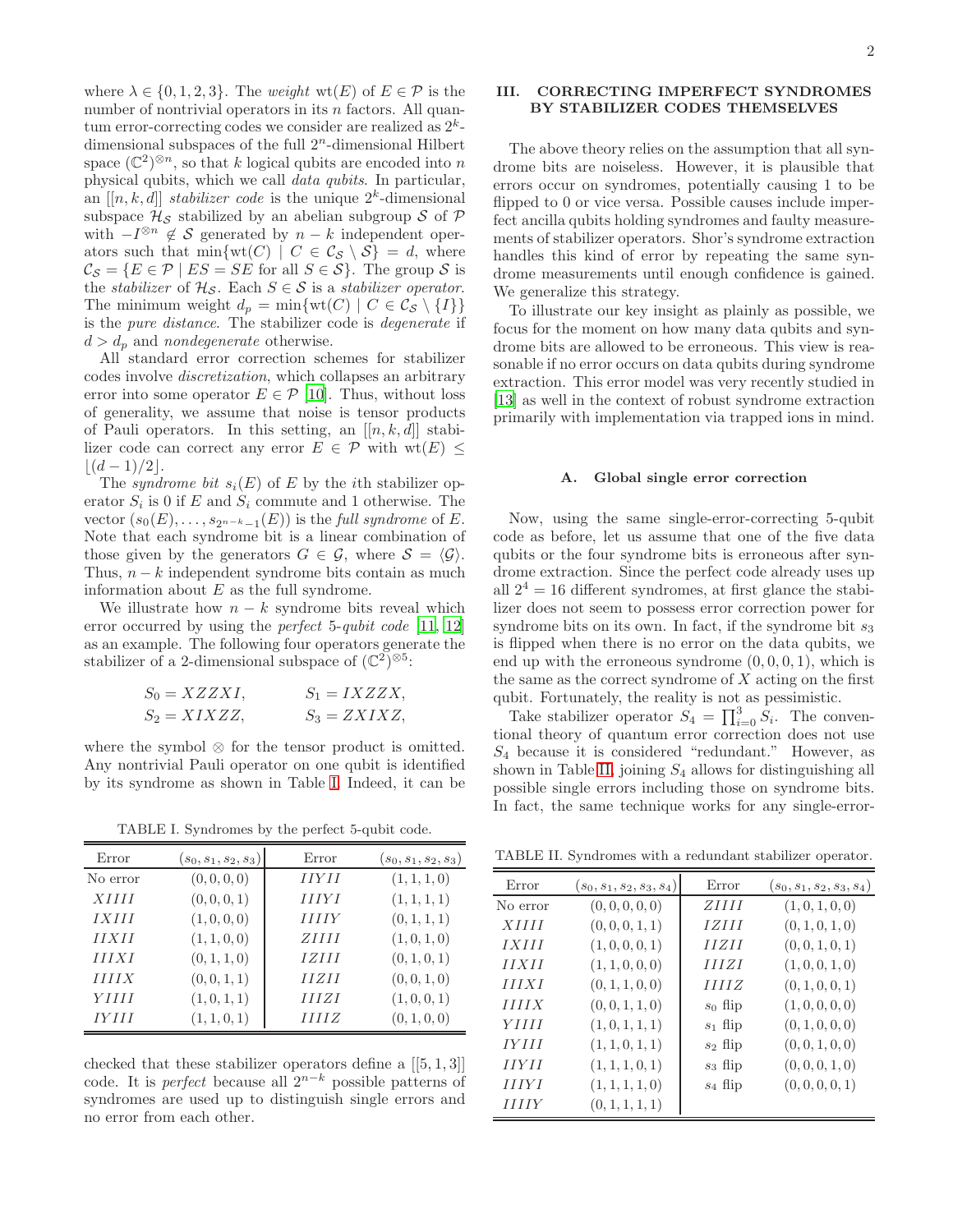<span id="page-2-1"></span>correcting stabilizer code.

**Theorem 1** For any  $[[n, k, 3]]$  stabilizer code, there exists a set of at most  $n-k+1$  stabilizer operators that distinguish all single errors and no error among data qubits and syndrome bits that have distinct effects on the encoded quantum information.

**Proof.** Let G be a set of  $n - k$  independent generators of the stabilizer of an  $[[n, k, 3]]$  stabilizer code. Define  $G' = \prod_{G \in \mathcal{G}} G$  as the product of  $n - k$  generators in  $\mathcal{G}$ . Let  $s_E, s'_E$  be the syndromes of an error E on data qubits given by  $\mathcal G$  only and by  $\mathcal G \cup \{G'\}$  respectively. Because  $\mathcal G$ generates the stabilizer of an  $[[n, k, 3]]$  stabilizer code, it is trivial that for any pair  $E_0, E_1$  of single errors that have different effects on the encoded quantum information, we have  $s'_{E_0} \neq s'_{E_1}$ . Because G' is the product of generators in  $G$ , the extra syndrome bit by  $G'$  is 0 if  $wt(\mathbf{s}_E)$  is even and 1 otherwise. Hence, we have

$$
\text{wt}(\boldsymbol{s}'_E) = \begin{cases} \text{wt}(\boldsymbol{s}_E) & \text{if } \text{wt}(\boldsymbol{s}_E) \text{ is even} \\ \text{wt}(\boldsymbol{s}_E) + 1 & \text{otherwise} \end{cases}
$$

which implies that  $\text{wt}(s'_{E}) \neq 1$  when there is an erroneous data qubit. Because all single errors on syndrome bits result in syndromes of weight 1, if the syndrome bit by the redundant stabilizer operator  $G'$  is extracted along with the other  $n - k$  syndrome bits, single errors on syndrome bits result in different syndromes from any correctable error on data qubits. When a single error occurs on the extracted syndrome, the erroneous syndrome bit is identified as the one whose value is 1.  $\Box$ 

More curious, perhaps, is that redundant stabilizer operators are not always necessary. For instance, the Steane code [\[14\]](#page-8-13) is typically presented as a  $[[7,1,3]]$  Calderbank-Shor-Steane (CSS) code [\[15](#page-8-14), [16\]](#page-8-15) with generators

$$
S_0 = XIIXIXX, S_1 = IXIXXIX, S_2 = IIXIXXX,
$$
  
\n
$$
S_3 = ZIIZIZZ, S_4 = IZIZZIZ, S_5 = IIZIZZZ.
$$

At first blush, it may appear that this code also needs one more stabilizer operator to become globally single-errorcorrecting. In fact, the correct syndrome of Z acting on the first qubit is  $(1, 0, 0, 0, 0, 0)$ , which is indistinguishable from a plain bit flip on  $s_0$ . However, this is due to the choice of generators. The following independent generators of the Steane code distinguish all single errors on data qubits and syndrome bits

$$
S'_0 = S_0 S_3, \t S'_1 = S_1 S_3, \t S'_2 = S_2 S_3,
$$
  

$$
S'_3 = S_3 \prod_{i=0}^5 S_i, \t S'_4 = S_4 \prod_{i=0}^5 S_i, \t S'_5 = S_5 \prod_{i=0}^5 S_i.
$$

The alternative six independent generators  $S_i'$  can be

written as

$$
\begin{bmatrix} S_0' \\ S_1' \\ S_2' \\ S_3' \\ S_4' \\ S_5' \\ \end{bmatrix} = \begin{bmatrix} Y & I & I & Y & I & Y & Y \\ Z & X & I & Y & X & Z & Y \\ Z & I & X & Z & X & Y & Y \\ X & Y & Y & Z & I & Z & X \\ Y & X & Y & Z & Z & I & X \\ Y & Y & X & I & Z & Z & X \end{bmatrix}
$$

Table [III](#page-2-0) lists the syndrome of each single error by the original generators  $S_i$  of CSS type and the alternative minimal generating set.

<span id="page-2-0"></span>TABLE III. Syndromes by the Steane code.

| Error                                  | $(s_0, s_1, s_2, s_3, s_4, s_5)$ | $(s'_0, s'_1, s'_2, s'_3, s'_4, s'_5)$ |
|----------------------------------------|----------------------------------|----------------------------------------|
| No error                               | (0, 0, 0, 0, 0, 0)               | (0, 0, 0, 0, 0, 0)                     |
| XIIIIIII                               | (0, 0, 0, 1, 0, 0)               | (1, 1, 1, 0, 1, 1)                     |
| <b>IXIIIII</b>                         | (0, 0, 0, 0, 1, 0)               | (0, 0, 0, 1, 0, 1)                     |
| IIXIIII                                | (0, 0, 0, 0, 0, 1)               | (0, 0, 0, 1, 1, 0)                     |
| IIIXIII                                | (0, 0, 0, 1, 1, 0)               | (1, 1, 1, 1, 1, 0)                     |
| IIIIXII                                | (0, 0, 0, 0, 1, 1)               | (0, 0, 0, 0, 1, 1)                     |
| IIIIIXI                                | (0, 0, 0, 1, 0, 1)               | (1, 1, 1, 1, 0, 1)                     |
| IIIIIIX                                | (0, 0, 0, 1, 1, 1)               | (1, 1, 1, 0, 0, 0)                     |
| YIIIIII                                | (1, 0, 0, 1, 0, 0)               | (0, 1, 1, 1, 0, 0)                     |
| IYIIIII                                | (0, 1, 0, 0, 1, 0)               | (0, 1, 0, 0, 1, 0)                     |
| IIYIIII                                | (0, 0, 1, 0, 0, 1)               | (0, 0, 1, 0, 0, 1)                     |
| IIIYIII                                | (1, 1, 0, 1, 1, 0)               | (0, 0, 1, 1, 1, 0)                     |
| <i>IIIIYII</i>                         | (0, 1, 1, 0, 1, 1)               | (0, 1, 1, 0, 1, 1)                     |
| <i><b>IIIIIYI</b></i>                  | (1, 0, 1, 1, 0, 1)               | (0, 1, 0, 1, 0, 1)                     |
| <i>IIIIIIY</i>                         | (1, 1, 1, 1, 1, 1)               | (0, 0, 0, 1, 1, 1)                     |
| ZIIIIIII                               | (1, 0, 0, 0, 0, 0)               | (1,0,0,1,1,1)                          |
| <i>IZIIIII</i>                         | (0, 1, 0, 0, 0, 0)               | (0, 1, 0, 1, 1, 1)                     |
| $\begin{array}{c} IIZIIII \end{array}$ | (0, 0, 1, 0, 0, 0)               | (0, 0, 1, 1, 1, 1)                     |
| IIIZIII                                | (1, 1, 0, 0, 0, 0)               | (1, 1, 0, 0, 0, 0)                     |
| IIIIZII                                | (0, 1, 1, 0, 0, 0)               | (0, 1, 1, 0, 0, 0)                     |
| IIIIIZI                                | (1, 0, 1, 0, 0, 0)               | (1, 0, 1, 0, 0, 0)                     |
| IIIIIIZ                                | (1, 1, 1, 0, 0, 0)               | (1, 1, 1, 1, 1, 1)                     |
| $s_0$ flip                             | (1, 0, 0, 0, 0, 0)               | N/A                                    |
| $s_1$ flip                             | (0, 1, 0, 0, 0, 0)               | N/A                                    |
| $s_2$ flip                             | (0, 0, 1, 0, 0, 0)               | N/A                                    |
| $s_3$ flip                             | (0, 0, 0, 1, 0, 0)               | N/A                                    |
| $s_4$ flip                             | (0, 0, 0, 0, 1, 0)               | N/A                                    |
| $s_5$ flip                             | (0, 0, 0, 0, 0, 1)               | N/A                                    |
| $s'_0$ flip                            | N/A                              | (1, 0, 0, 0, 0, 0)                     |
| $s'_1$ flip                            | N/A                              | (0, 1, 0, 0, 0, 0)                     |
| $s'_2$ flip                            | N/A                              | (0, 0, 1, 0, 0, 0)                     |
| $s'_3$ flip                            | N/A                              | (0, 0, 0, 1, 0, 0)                     |
| $s'_4$ flip                            | N/A                              | (0, 0, 0, 0, 1, 0)                     |
| $s'_5$ flip                            | N/A                              | (0, 0, 0, 0, 0, 1)                     |

Note that if we would like to maintain the CSS property that each stabilizer operator is composed of I and X

.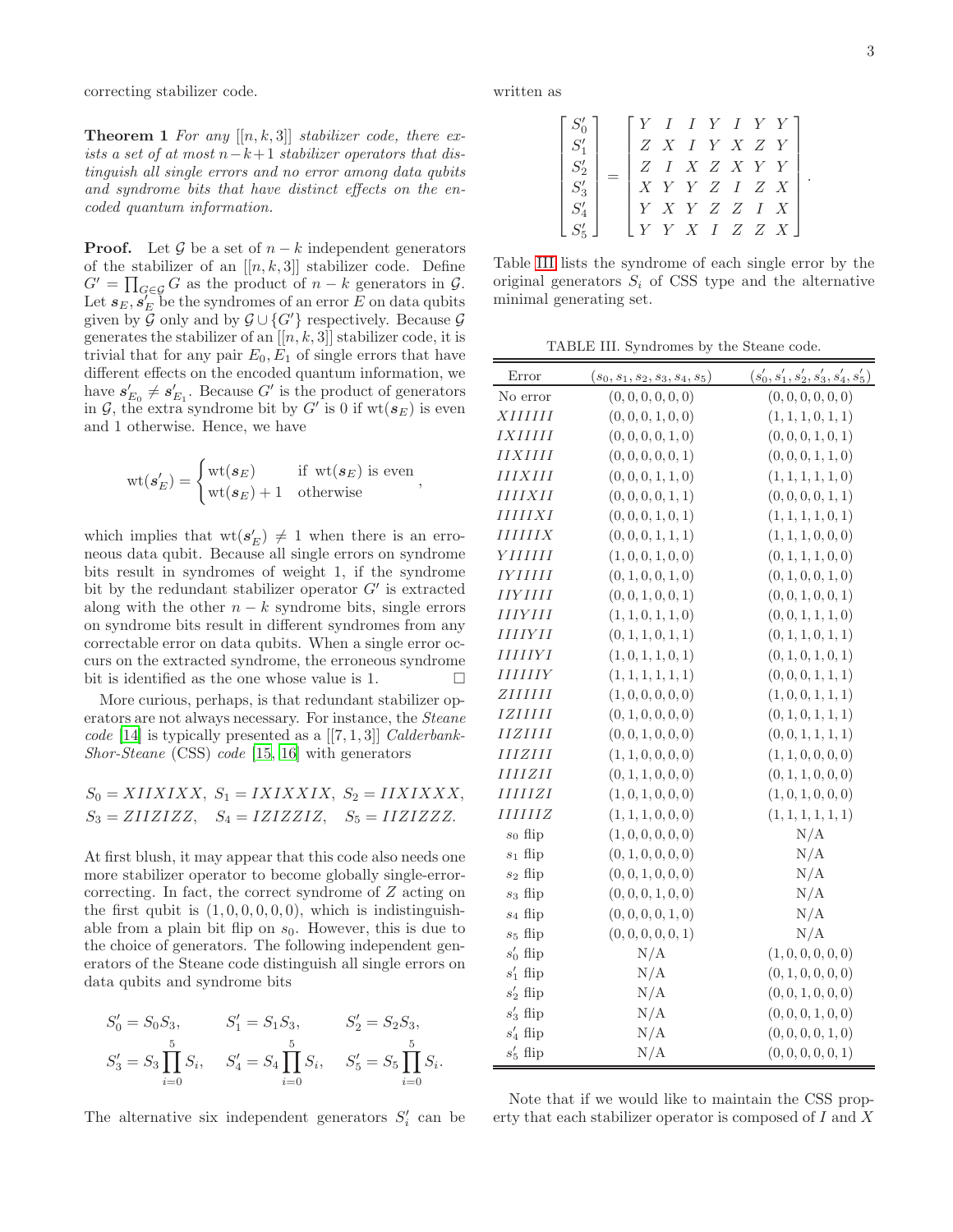only or I and Z only, we need 2 extra stabilizer operators. For this purpose, the stabilizer operators  $\prod_{i=0}^{2} S_i$  and  $\prod_{i=3}^{5} S_i$  work. Because the classical linear code underlying the Steane code is a perfect code, this is an unavoidable penalty for being globally single-error-correcting and maintaining the CSS property. In general, global single error correction can be achieved while maintaing the CSS property by adding a pair of stabilizer operators analogously to Theorem [1](#page-2-1) if there is no good choice of independent generators.

#### <span id="page-3-2"></span>B. Global double error correction

More attractive may be double-error-correcting codes because they can offer stronger protection against decoherence. The concept of *perfect hash families* [\[17](#page-8-16)] assures that the cost of extending double error correction is at most logarithmic, even if double errors include two incorrect syndrome bits as well as one data qubit and one syndrome bit being simultaneously erroneous.

**Theorem 2** For any  $[[n, k, 5]]$  stabilizer code, there exists a collection of at most  $n-k+2\lceil \log_2(n-k) \rceil + 3$  stabilizer operators that distinguish all single, double, and no errors among data qubits and syndromes bits that have distinct effects on the encoded quantum information.

To verify Theorem [2,](#page-3-0) we first prove a lemma, which uses a binary vector to represent an operator on qubits. For an *n*-fold tensor product  $P = O_0, \otimes \cdots \otimes O_{n-1}$  of operators  $O_i \in \{I, X, Y, Z\}$ , the *error vector* of P is the 2n-dimensional vector  $\mathbf{v} = (v_0, \dots, v_{2n-1}) \in \mathbb{F}_2^{2n}$  over the finite field  $\mathbb{F}_2$  of order 2 such that for  $0 \leq i \leq n-1$ 

$$
v_i = \begin{cases} 0 & \text{if } O_i = I, Z, \\ 1 & \text{otherwise} \end{cases}
$$

and

$$
v_{i+n} = \begin{cases} 0 & \text{if } O_i = I, X, \\ 1 & \text{otherwise.} \end{cases}
$$

Ignoring the overall factor  $i^{\lambda}$ , we may speak of the error vector of any  $P \in \mathcal{P}$  including stabilizer operators of a stabilizer code. Given a set  $\mathcal O$  of m stabilizer operators of an  $[[n, k, d]]$  stabilizer code, a *quantum parity-check* matrix specified by  $\mathcal O$  is an  $m \times 2n$  binary matrix whose rows are the error vectors of stabilizer operators in  $\mathcal{O}$ .

**Lemma 3** Let H be an  $(n-k+r) \times 2n$  quantum paritycheck matrix of an  $[[n, k, d]]$  stabilizer code specified by a set of  $n - k$  independent generators and r redundant stabilizer operators. The corresponding  $n - k + r$  stabilizer operators produce different syndromes for all patterns of errors on up to  $\lfloor \frac{d-1}{2} \rfloor$  data qubits and/or syndromes bits that have different effects from each other on the encoded quantum information if any error vector  $e \in \mathbb{F}_2^{2n}$  corresponding to an error on t qubits with  $t \leq d-1$  satisfies that  $\text{wt}(He^T) \geq d - t$  or that  $He^T = 0$ .

Proof. We consider a slightly stronger condition that any pair of errors, one of which is on up to  $\lfloor \frac{d-1}{2} \rfloor$  data qubits and/or syndromes bits and the other of which is on up to  $\left[\frac{d}{2}\right]$  data qubits and/or syndromes bits, give different syndromes if they have different effects from each other on the encoded quantum information. Let  $t_0, t_1$  be a pair of positive integers such that  $t_0 \leq \left\lfloor \frac{d}{2} \right\rfloor$ and  $t_1 \leq \left\lfloor \frac{d-1}{2} \right\rfloor$ . Take arbitrary error vectors  $e_0$  and  $e_1$  corresponding to errors of weight  $t_0$  and  $t_1$  respectively. Assume that there may be errors on up to  $\left\lfloor \frac{d}{2} \right\rfloor - t_0$ and  $\lfloor \frac{d-1}{2} \rfloor - t_1$  syndrome bits when extracting the syndromes of  $e_0$  and  $e_1$  respectively. We let  $(n - k + r)$ dimensional binary vectors  $f_0 = (f_0^{(0)},...,f_{n-1}^{(0)}), f_1 =$  $(f_0^{(1)},...,f_{n-1}^{(1)}) \in \mathbb{F}_2^{n-k+r}$  represent the errors on syndromes by defining  $f_j^{(i)} = 1$  if the jth syndrome bit is flipped when extracting the syndrome of  $e_i$  and 0 otherwise. By assumption, we have  $\text{wt}(\boldsymbol{f}_0) \leq \left\lfloor \frac{d}{2} \right\rfloor - t_0$  and  $\text{wt}(\boldsymbol{f}_1) \leq \left\lfloor \frac{d-1}{2} \right\rfloor - t_1$ . The two errors give the same syndrome if and only if

$$
He_0^T + \boldsymbol{f}_0^T = He_1^T + \boldsymbol{f}_1^T,
$$

<span id="page-3-0"></span>which holds if and only if

$$
H(e_0 + e_1)^T = (\bm{f}_0 + \bm{f}_1)^T.
$$

Note that the errors corresponding to  $e_0$  and  $e_1$  have the same effect on the encoded quantum information if and only if the n-fold tensor product of Pauli operators that correspond to  $e_0 + e_1$  is a stabilizer operator. Because  $t_0+t_1 < d$ , this is equivalent to the condition that  $H(e_0 +$  $(e_1)^T = 0$ . Note also that

$$
\operatorname{wt}(\boldsymbol{f}_0 + \boldsymbol{f}_1) \le \left\lfloor \frac{d}{2} \right\rfloor - t_0 + \left\lfloor \frac{d-1}{2} \right\rfloor - t_1
$$

$$
= d - t_0 - t_1 - 1.
$$

Thus, by rewriting  $e_0 + e_1$  and  $t_0 + t_1$  as e and t respectively, the  $n-k+r$  stabilizer operators produce different syndromes for all patterns of up to  $\lfloor \frac{d-1}{2} \rfloor$  errors among data qubits and syndromes bits that have different effects from each other on the encoded quantum information if any error vector  $e \in \mathbb{F}_2^{2n}$  corresponding to an error of weight  $t \leq d-1$  satisfies that  $\text{wt}(He^T) \geq d-t$  or that  $He^T = 0$  as desired.

<span id="page-3-1"></span>To prove Theorem [2,](#page-3-0) we use a special set of functions. A  $(w, v)$ -hash function is a function  $h : A \rightarrow B$  between finite sets A and B, where  $|A| = w$  and  $|B| = v$ . The function h is perfect with respect to a subset  $X \subseteq A$  if h is injective on X, that is, if  $h|_X$  is one-to-one. Let F be a set of  $m \ (w, v)$ -hash functions between A and B, where  $w \ge v \ge t \ge 2$ . Then F is a perfect hash family  $PHF(m; w, v, t)$  if for any  $X \subseteq A$  with  $|X| = t$ , there exists at least one  $h \in F$  such that  $h|_X$  is one-to-one.

We employ a perfect hash family with  $v = t = 2$ . In this case, there is a convenient representation in terms of binary matrix. A perfect hash family  $PHF(m; w, 2, 2)$  is equivalent to an  $m\times w$  matrix over  $\mathbb{F}_2$  in which any pair of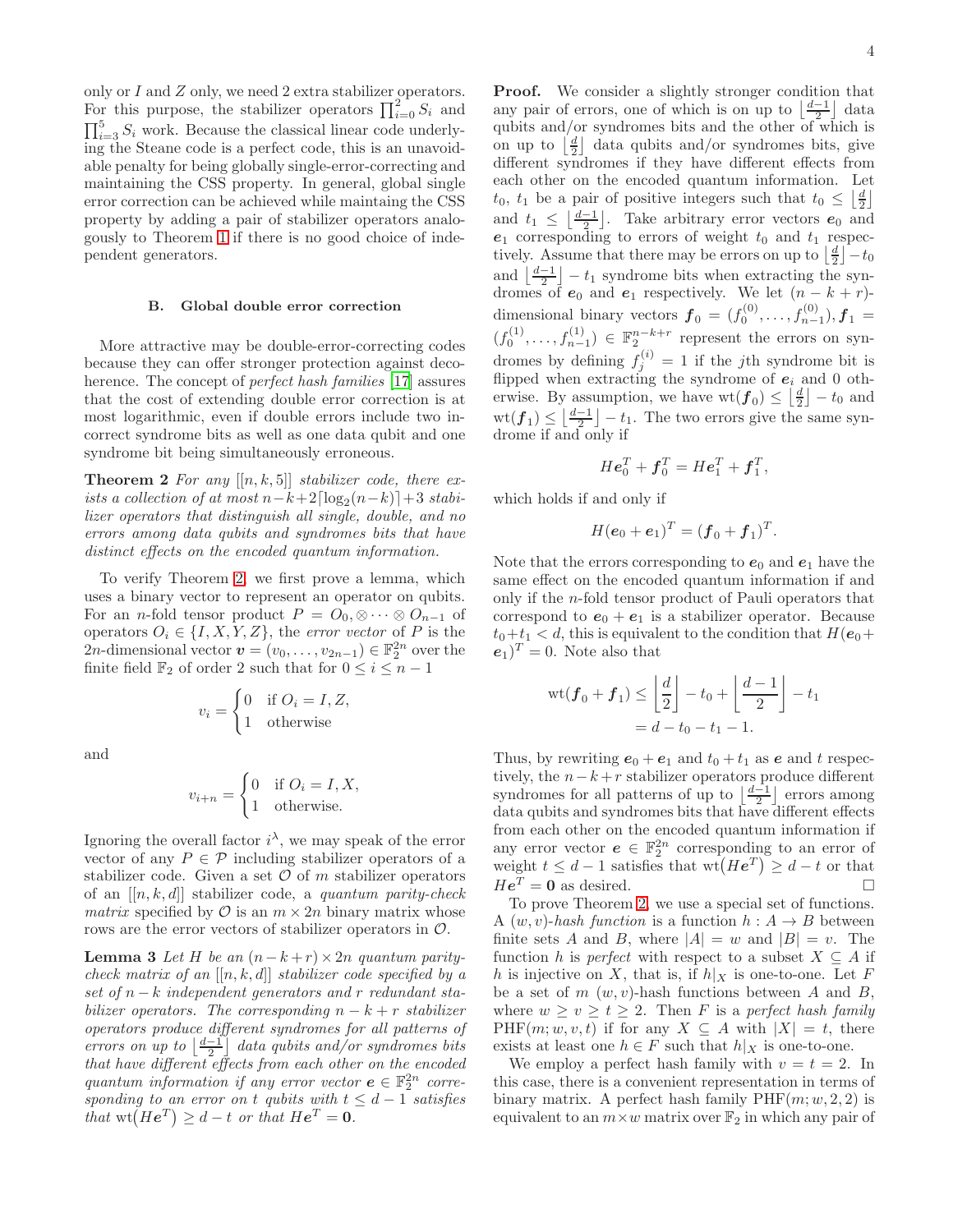columns has at least one row whose entries sum to 1. This is equivalent to say that any  $m \times 2$  submatrix has  $(0, 1)$ or  $(1, 0)$  somewhere in their rows. The equivalence can be seen straightforwardly by indexing rows and columns of  $M$  by functions in  $F$  and elements of  $A$  respectively, so that the entry of column  $i$  of the row  $h$  represents the value of  $h(i)$ .

A  $PHF(m; 2<sup>m</sup>, 2, 2)$  can be constructed by taking all distinct m-dimensional binary columns. Deleting a column from a perfect hash family gives another one with fewer columns. Hence, a PHF $(m, w, 2, 2)$  exists for  $m =$  $\lceil \log_2 w \rceil$ .

**Proof of Theorem [2.](#page-3-0)** Let H be an  $(n-k) \times 2n$  quantum parity-check matrix of an  $[[n, k, 5]]$  stabilizer code. Let  $m = \lceil \log_2(n - k) \rceil$ . We define  $2m + 3$  redundant stabilizer operators to be joined. Write the ith row of H as  $h^{(i)}$ . Let M be an  $m \times (n-k)$  binary matrix forming a PHF $(m; n - k, 2, 2)$ . Write the *i*th row of M as  $\bm{r}^{(i)}\,=\,(r_0^{(i)},\ldots,r_{n-}^{(i)}$  $\binom{n}{n-k-1}$ . Let N be the  $m \times 2n$  binary matrix N whose *i*th row  $n^{(i)}$  is defined by

$$
\boldsymbol{n}^{(i)} = \sum_{j \in \{l \mid r_i^{(i)} = 1\}} \boldsymbol{h}^{(j)},\tag{1}
$$

where addition is over  $\mathbb{F}_2^{2n}$ . Let A be the  $3 \times 2n$  binary matrix in which each row is the sum of the  $n - k$  rows in H over  $\mathbb{F}_2^{2n}$ . Note that the rows of H, N, and A all correspond to stabilizer operators of the  $[[n, k, 5]]$  stabilizer code. Let S be the  $(n - k + 2m + 3) \times 2n$  quantum parity-check matrix defined by  $n - k + 2m + 3$  stabilizer operators as follows:

$$
S = \begin{bmatrix} H \\ A \\ N \\ N \end{bmatrix}.
$$

We show that  $S$  gives different syndromes for all patterns of up to two errors among data qubits and syndromes bits that have different effects from each other on encoded quantum information. By Lemma [3,](#page-3-1) we only need to check whether any error vector  $e \in \mathbb{F}_2^{2n}$  corresponding to an error of weight  $t \leq 4$  which is not a stabilizer operator satisfies the condition that  $\mathrm{wt}(Se^T) \geq 5-t$ .

Let W be the set of coordinates i such that  $e_i = 1$ , where  $e = (e_0, \ldots, e_{2n-1})$ . Note that because any  $[[n, k, 5]]$  stabilizer code obeys the quantum Singleton bound  $n - k \geq 2(d - 1)$ , the condition that  $t \leq 4$  implies that  $|W| = \text{wt}(e) \leq 2t \leq n - k$ . We write the ith columns of S, H, A, and N as  $s^{(i)}$ ,  $c^{(i)}$ ,  $a^{(i)}$ , and  $p^{(i)}$  respectively. If  $Se^T = 0$ , it is a harmless error. We assume that e corresponds to a harmful error that acts nontrivially on the encoded quantum information. Thus,

we have

$$
\operatorname{wt}(He^T) = \operatorname{wt}\left(\sum_{i \in W} c^{(i)}\right) > 0.
$$
 (2)

First we consider the case  $\mathrm{wt}(\sum_{i\in W} a^{(i)}) = 0$ . Because  $\mathrm{wt}(\sum_{i\in W} \boldsymbol{a}^{(i)}) = 0$  if and only if  $\mathrm{wt}(\sum_{i\in W} \boldsymbol{c}^{(i)})$  is even, we have

<span id="page-4-1"></span>
$$
\text{wt}\Biggl(\sum_{i\in W} \boldsymbol{c}^{(i)}\Biggr)\geq 2,
$$

where the left-hand side is even. If

$$
\text{wt}\biggl(\sum_{i\in W}c^{(i)}\biggr)\geq 4,
$$

<span id="page-4-0"></span>then  $wt(Se^T) \geq 4$  as desired. Hence, we only need to consider the situation where there exist exactly two coordinates at which the entries of  $\sum_{i \in W} c^{(i)}$  are 1. Let  $a$  and  $b$  be these two coordinates. By the definition of a perfect hash family, there exists at least one row  $\bm{r}^{(j)} = (r^{(j)}_0, \dots, r^{(j)}_{n-1})$  $\binom{(j)}{n-k-1}$  in M such that  $r_a^{(j)} + r_b^{(j)} = 1$ . Hence, by Equation [\(1\)](#page-4-0),  $Ne<sup>T</sup>$  contains a row which is the same as either  $h^{(a)}e^T$  or  $h^{(b)}e^T$ , either of which is 1. Thus, we have

$$
\mathrm{wt}\biggl(\sum_{i\in W}\boldsymbol{p}^{(i)}\biggr)\geq 1.
$$

Because we have two copies of  $N$  in  $S$ , we have

$$
wt(SeT) = wt\left(\sum_{i \in W} s^{(i)}\right)
$$
  
= wt\left(\sum\_{i \in W} c^{(i)}\right) + wt\left(\sum\_{i \in W} a^{(i)}\right)  
+ 2 wt\left(\sum\_{i \in W} p^{(i)}\right)  
\ge 2 + 0 + 2  
= 4.

Thus, for any positive integer t, we have  $\text{wt}(Se^T) \geq 5-t$ . The remaining case is when  $\mathrm{wt}(\sum_{i\in W} a^{(i)}) \neq 0$ . Because each row of A is the sum of the  $n - k$  rows of H, this means that  $\operatorname{wt}(\sum_{i\in W} a^{(i)}) = 3$ . By Inequality [\(2\)](#page-4-1), we have

$$
wt(Se^{T}) \ge wt\left(\sum_{i\in W} c^{(i)}\right) + wt\left(\sum_{i\in W} a^{(i)}\right)
$$
  

$$
\ge 1 + 3
$$
  

$$
= 4.
$$

The proof is complete.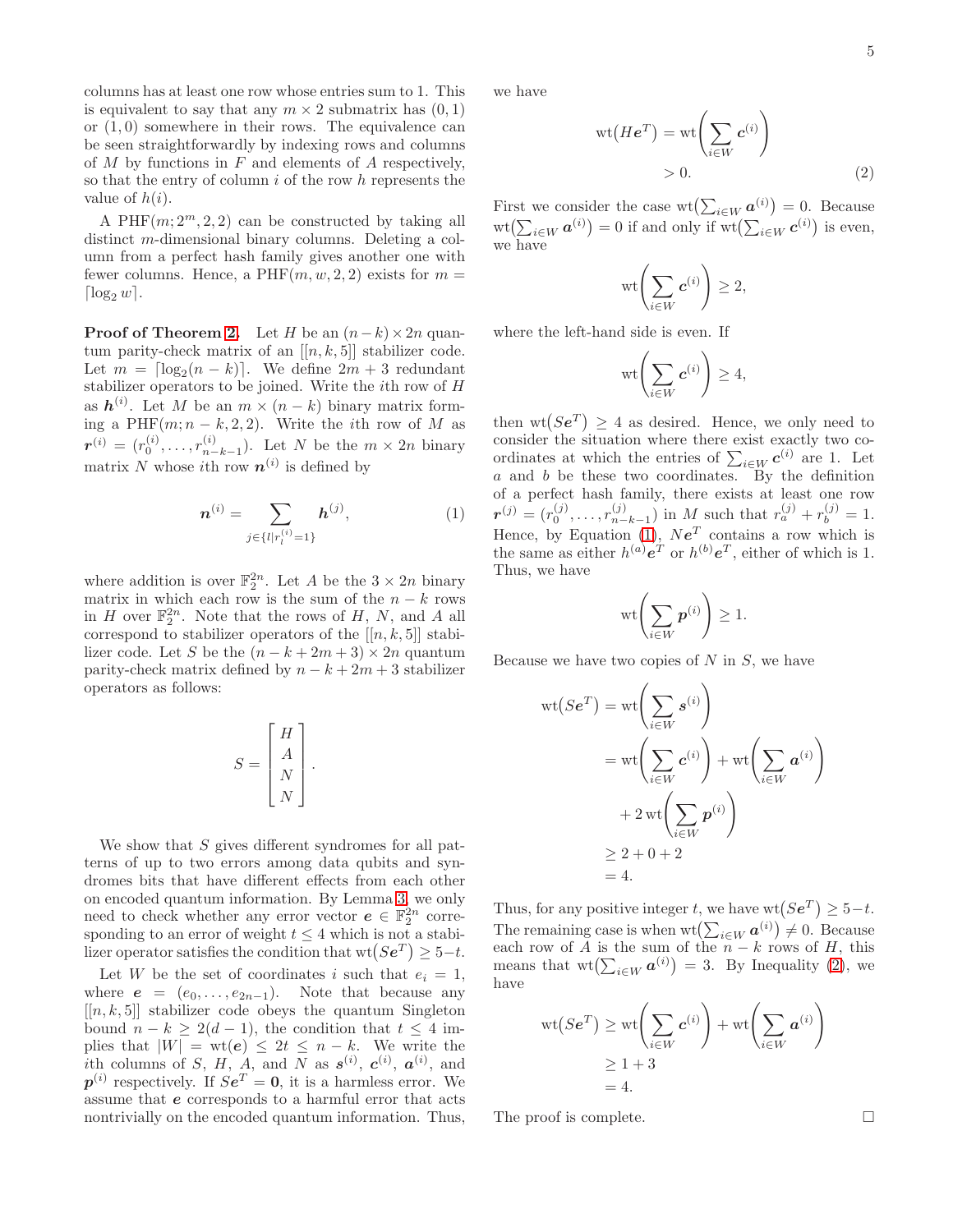# C. Asymmetric global error correction

In the previous two sections, we showed how to make stabilizers globally single- and double-error-correcting without changing the Hilbert spaces they stabilize. In principle, we could consider global t-error correction for data qubits and syndrome bits for  $t \geq 3$  as well. However, such an approach would be suboptimal if the error probability of data qubits is different from that of syndrome bits, which is very likely the case in practice. Hence, in a situation where more powerful error correction than single or double error correction is required, it is more reasonable to treat error correction for data qubits and syndrome bits separately. In this section, we study a set of stabilizer operators of an  $[[n, k, d]]$  stabilizer code that is  $\lfloor (d-1)/2 \rfloor$ -error-correcting for data qubits and  $|(t-1)/2|$ -error-correcting for syndrome bits for given t.

To study such asymmetric global error correction, we introduce a useful view of what a whole stabilizer looks like. Take a set Q of n qubits. The l-local action of  $P \in \mathcal{P}$  on a subset  $L \subseteq Q$  with  $|L| = l$  is the l-fold tensor product obtained by discarding the overall factor  $i^{\lambda}$  and operators acting on the  $n - l$  qubits not in L. Delsarte's equivalence theorem [\[18\]](#page-8-17) in algebraic combinatorics shows that stabilizer codes are everywhere locally completely stochastic.

<span id="page-5-0"></span>**Theorem 4** Let  $S$  be the stabilizer of a stabilizer code of pure distance  $d_p$  and L a set of l data qubits with  $l < d_p$ . Take uniformly at random a stabilizer operator  $S \in \mathcal{S}$  and let  $A_L$  be its l-local action on L. For any l-fold tensor product T of operators  $O_i \in \{I, X, Y, Z\}$ , the probability that  $A_L = T$  is  $4^{-l}$ .

To prove the above theorem, we first give a proposition. We write the finite field of order  $q^r$  with q prime power as  $\mathbb{F}_{q^r}$ . An *inner product* over the elementary abelian group  $\mathbb{Z}_v^n$  of order  $v^n$  is a symmetric biadditive form B such that  $B(\boldsymbol{a}, \boldsymbol{b}) = B(\boldsymbol{a}, \boldsymbol{c})$  holds for any  $\boldsymbol{a} \in \mathbb{Z}_{v}^{n}$  if and only if  $\mathbf{b} = \mathbf{c}$ . An  $\mathbb{F}_q$ -additive code C of length n, dimension k, and minimum distance d over  $\mathbb{F}_{q^r}$  is an additive subgroup of  $\mathbb{F}_{q^r}^n$  of order  $|\mathcal{C}|$  such that  $\log_q(|\mathcal{C}|) = k$  and  $\min\{\text{wt}(\boldsymbol{c}) \mid \boldsymbol{c} \in \mathcal{C} \setminus \{\boldsymbol{0}\}\} = d.$  Each element of  $\mathcal C$  is a code*word.* The *dual* of  $C$  with respect to inner product  $B$  is the additive code  $\mathcal{C}^{\perp} = \{ \mathbf{c}' \mid B(\mathbf{c}, \mathbf{c}') = \mathbf{0} \text{ for any } \mathbf{c} \in \mathcal{C} \}.$ The *dual distance*  $d^{\perp}$  of C is the minimum distance of  $\mathcal{C}^{\perp}$ . An *orthogonal array* OA $(u, n, v, s)$  is an  $u \times n$  matrix over a finite set  $\Gamma$  of cardinarity v such that in any  $u\times s$  submatrix every  $s\text{-dimensional vector in }\Gamma^s$  appears exactly  $\frac{u}{v^s}$  times as a row. The following is a straightforward corollary of Delsarte's equivalence theorem [\[18](#page-8-17), Theorem 4.5] in algebraic combinatorics.

**Proposition 5** Let C be an  $\mathbb{F}_q$ -additive code over  $\mathbb{F}_{q^r}$  of length n, dimension k, and dual distance  $d^{\perp}$  with respect to some inner product B. A  $q^k \times n$  matrix formed by all codewords of C as rows is an  $OA(q^k, n, q^r, d^{\perp} - 1)$ .

Now we are ready to prove Theorem [4.](#page-5-0)

**Proof of Theorem [4.](#page-5-0)** Let  $S$  be the stabilizer of an  $[[n, k]]$  stabilizer code whose pure distance is  $d_p$ . For each stabilizer operator  $S = i^{\lambda}O_0 \otimes \cdots \otimes O_{n-1} \in S$ , define its corresponding *n*-dimensional vector  $c^{(S)}$  =  $(c_0^{(S)}, \ldots, c_{n-1}^{(S)}) \in \mathbb{F}_4^n$  over the finite field  $\mathbb{F}_4 =$  $\{0, 1, \omega, \omega^2 = \omega + 1\}$  of order 4 such that

$$
c_i^{(S)} = \begin{cases} 0 & \text{if } O_i = I, \\ 1 & \text{if } O_i = Y, \\ \omega & \text{if } O_i = X, \\ \omega^2 & \text{if } O_i = Z. \end{cases}
$$

The set  $C = \{c^{(S)} \mid S \in S\}$  is an  $\mathbb{F}_2$ -additive code of length  $n$ , dimension  $n - k$ , and dual distance  $d_p$  over  $\mathbb{F}_4$  (see [\[4\]](#page-8-3)). Thus, by Proposition [5,](#page-5-1) a  $2^{n-k} \times n$  matrix M formed by all codewords of C as rows is an  $OA(2^{n-k}, n, 4, d_p - 1)$ . By definition an  $OA(2^{n-k}, n, 4, d_p - 1)$  is an  $OA(2^{n-k}, n, 4, l)$  for any  $l \leq$  $d_p-1$  as well. Thus, in any  $2^{n-k} \times l$  submatrix of M, every l-dimensional vector in  $\mathbb{F}_4^l$  appears exactly  $2^{n-k-2l}$  times as a row. Hence, given an *l*-dimensional vector  $\mathbf{v} \in \mathbb{F}_4^l$ and  $2^{n-k} \times l$  submatrix of M, the probability that a uniformly randomly chosen row is  $v$  is  $2^{n-k-2l-(n-k)} = 4^{-l}$ .  $\Box$ 

We consider how many stabilizer operators are sufficient to correct  $|(t-1)/2|$  erroneous syndrome bits for a given positive integer  $t$ . Because the use of redundant stabilizer operators changes the number of syndrome bits we needs to take care of, it is natural to aim for correcting all errors of weight up to a fixed fraction of the total number m of extracted syndrome bits rather than an absolute constant. Hence, we let  $t = \lceil \delta m \rceil$  for some positive constant  $\delta < 1/2$ .

A fundamental lower bound on the achievable rate  $k/n$ for an  $[[n, k, d]]$  stabilizer code is the *quantum Gilbert*-Varshamov bound [\[19\]](#page-8-18). It states that for any positive integers  $n, k$ , and  $d$  such that

$$
\sum_{i=1}^{d-1} 3^i \binom{n}{i} \le 2^{n-k},
$$

there exists an  $[[n, k, d]]$  stabilizer code. In fact, it can be shown that the stabilizer code can be nondegenerate so that  $d = d_p$ . We consider how many stabilizer operators are necessary for a nondegenerate stabilizer code meeting this bound to overcome a reasonable number of syndrome bit errors.

In what follows,  $H_2(x) = -x \log_2 x - (1-x) \log_2 (1-x)$ is the binary entropy function. We use probabilistic combinatorics [\[20](#page-8-19)] to exploit the local randomness of stabilizer codes.

<span id="page-5-1"></span>**Theorem 6** Let S be the stabilizer of an  $[[n, k, d]]$  stabilizer code of pure distance  $d_p = d$  that obeys the quantum  $Gilbert-Varshamov$  bound. Take a constant  $\delta$  such that  $0 < \delta < 1/2$  and define

$$
m = \left\lceil \frac{n - k}{1 - H_2(\delta)} \right\rceil.
$$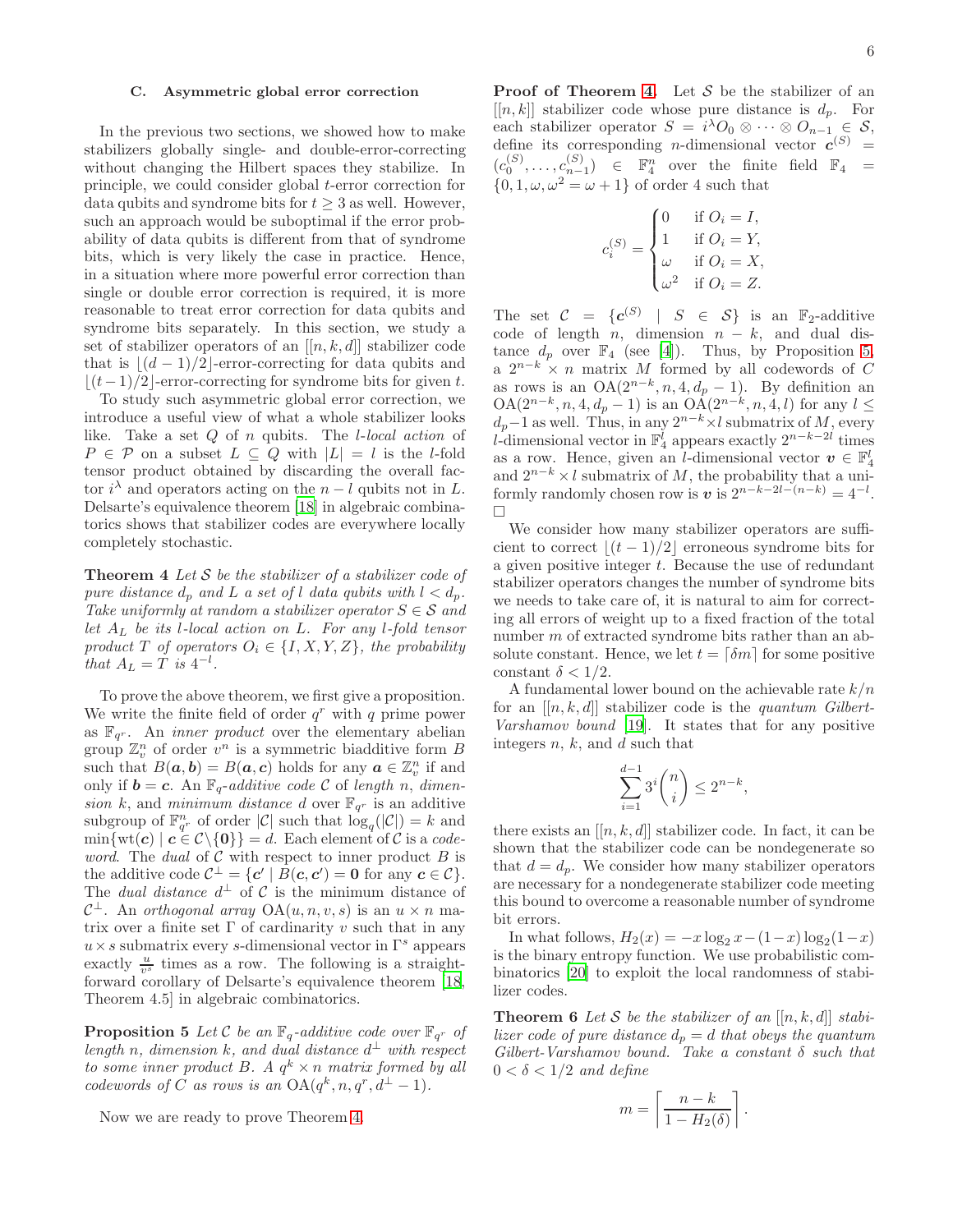7

There exists a collection  $C$  of at most m stabilizer operators chosen from  $\mathcal S$  that corrects an arbitrary error on up to  $|(d_p-1)/2|$  data qubits and up to  $|(t-1)/2|$  syndrome bits, where  $t = \lceil \delta m \rceil$ .

**Proof.** If  $\mathcal C$  never gives the all-zero syndrome when up to  $d_p - 1$  data qubits and up to  $t - 1$  syndrome bits are erroneous except when there is no error, then  $C$  corrects an arbitrary error on up to  $\lfloor (d_p-1)/2 \rfloor$  data qubits and up to  $\lfloor (t-1)/2 \rfloor$  erroneous syndrome bits. Indeed, the condition assures that all patterns of up to  $|(d_p - 1)/2|$ erroneous data qubits and up to  $|(t-1)/2|$  incorrect syndrome bits result in distinct syndromes.

Pick uniformly at random  $m$  stabilizer operators in  $\mathcal S$ allowing repetition. Take a nontrivial error  $E \in \mathcal{P}$  of weight l such that  $1 \leq l \leq d_p - 1$ . By Theorem [4,](#page-5-0) the probability that the  $m$  syndrome bits can be all 0 for  $E$ when up to  $t - 1$  syndrome bits are flipped is

$$
p_E = 2^{-m} \sum_{i=0}^{t-1} \binom{m}{i}.
$$

Let  $V$  be the random variable counting the number of nontrivial errors of weight less than  $d_p$  that result in the all-zero syndrome due to up to  $t - 1$  syndrome bit flips. Its expected value is

$$
\mathbb{E}[V] = 2^{-m} \sum_{i=0}^{t-1} {m \choose i} \sum_{j=1}^{d_p - 1} 3^j {n \choose j}.
$$

Note that because our nondegenerate stabilizer code obeys the quantum Gilbert-Varshamov bound, we have

$$
\sum_{j=0}^{d_p-1} 3^j \binom{n}{j} \le 2^{n-k}
$$

.

Hence, by applying the following bound on the partial sum of binomial coefficients

$$
\sum_{i=0}^{\lfloor \delta m \rfloor} \binom{m}{i} \le 2^{mH_2(\delta)}
$$

(see, for example, [\[21\]](#page-8-20)), we have

$$
\mathbb{E}[V] < 2^{m(H_2(\delta)-1)+n-k}.
$$

If  $\mathbb{E}[V] < 1$ , there exists a collection of m stabilizer operators in which no combination of a nontrivial error of weight less than or equal to  $d_p - 1$  and up to  $t - 1$  syndrome bit flips results in the all-zero syndrome.  $\mathbb{E}[V] < 1$ holds if

$$
m \ge \frac{n-k}{1 - H_2(\delta)}.
$$

Noting that  $m$  must be an integer, the above inequality shows that

$$
m = \left\lceil \frac{n - k}{1 - H_2(\delta)} \right\rceil
$$

is sufficient as desired.

# D. Hybrid Hamming bound

In this subsection, we turn our attention to how many redundant stabilizer operators are necessary instead of how many are sufficient. The *Hamming bound* [\[21](#page-8-20)] describes a fundamental limit on the parameters of a classical error-correcting code. There is a quantum analogue, called the quantum Hamming bound [\[3,](#page-8-2) [19\]](#page-8-18). By counting the combinations of quantum errors and classical bit flips, we obtain a hybrid Hamming bound for a scheme that protects a physical system holding both quantum and classical information.

**Theorem 7** Take  $n_q$  qubits and  $n_c$  bits. If s-bit classical information distinguishes all combinations of discretized errors on up to  $t_q$  qubits and up to  $t_c$  bits, then

$$
\sum_{i=0}^{t_q} \sum_{j=0}^{t_c} 3^i {n_q \choose i} {n_c \choose j} \le 2^s.
$$

This reduces to the classical Hamming bound for codes decodable by syndromes, such as linear codes, by setting  $n_q = 0$  and the quantum Hamming bound by setting  $n_c = 0$ . Assuming an  $[[n, k, d]]$  stabilizer code with r redundant stabilizer operators, plugging  $n_q = n$ ,  $n_c =$  $s = n - k + r$  gives

$$
\sum_{i=0}^{t_q} \sum_{j=0}^{t_c} 3^i \binom{n}{i} \binom{n-k+r}{j} \le 2^{n-k+r}.
$$

For symmetric global t-error correction that uses one same distance parameter for both quantum errors and classical bit flips as in Sections [III A](#page-1-3) and [III B,](#page-3-2) we have

$$
\sum_{i=0}^{t-j} \sum_{j=0}^t 3^i \binom{n}{i} \binom{n-k+r}{j} \le 2^{n-k+r}.
$$

It should be noted that, as in the standard quantum Hamming bound, the hybrid bounds only apply to schemes that do not exploit degeneracy. As we have seen in the proofs of Theorems [1](#page-2-1) and [2,](#page-3-0) stabilizer codes can take advantage of degeneracy when correcting combinations of erroneous data qubits and flipped syndrome bits. While no stabilizer codes are known to violate the quantum Hamming bound, more efficient stabilizer codes are not entirely ruled out.

# <span id="page-6-0"></span>IV. RELATION TO FAULT-TOLERANT SYNDROME EXTRACTION

In this section we relate stabilizer codes' ability to correct imperfect syndromes to Shor's syndrome extraction for fault-tolerant quantum computation. A concise introduction to fault-tolerant quantum computation can be found in [\[22\]](#page-8-21).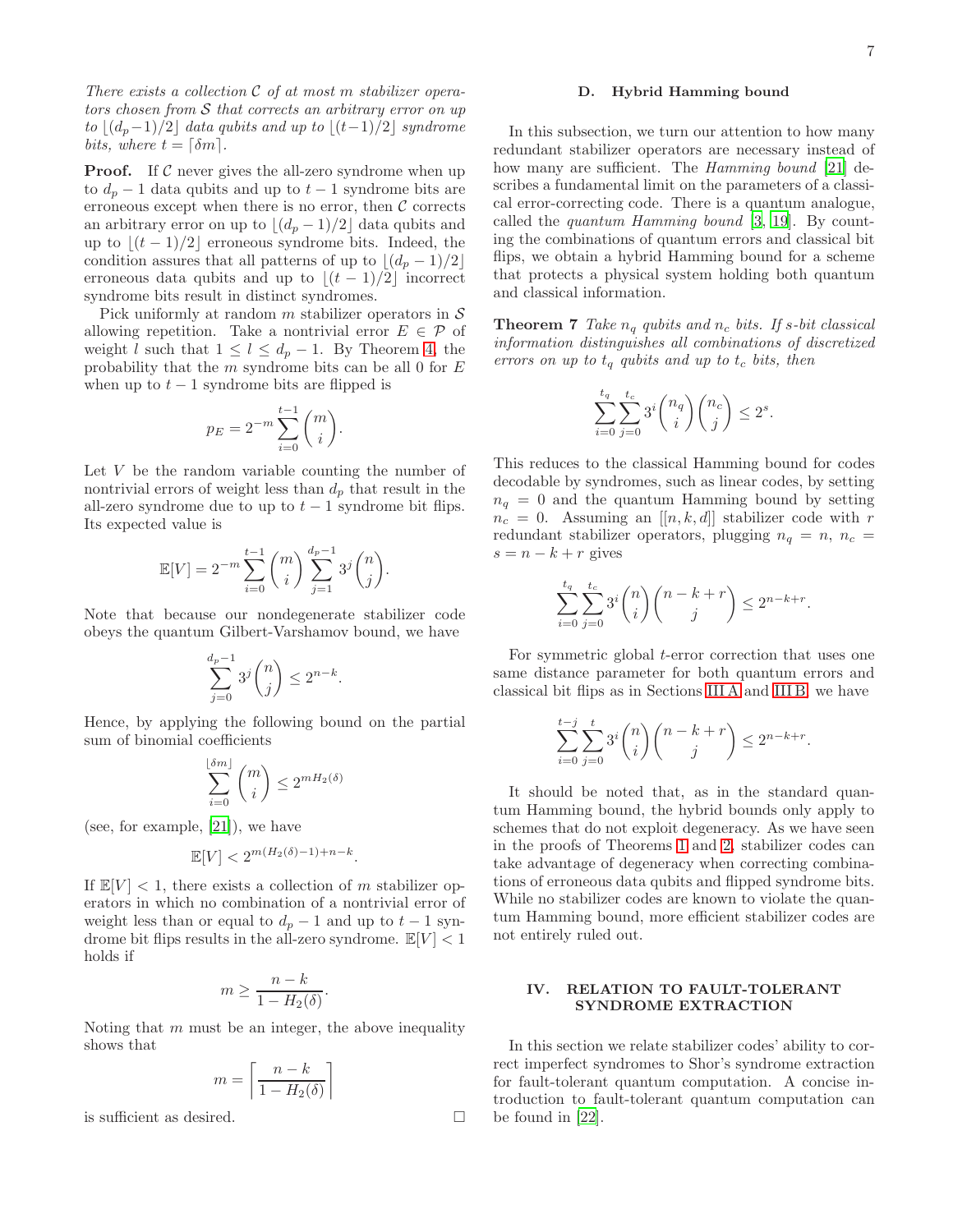Assuming each quantum gate is implemented with standard fault-tolerant techniques, Shor's method extract the information about the eigenvalue of an error for each stabilizer operator in succession. Abstractly, this means that syndrome bits are obtained one-by-one in a sequence. During this process, any physical qubit including one for storing a syndrome bit can spontaneously decohere. Each quantum gate involved in extracting a syndrome bit may also introduce errors on qubits it interacts with.

In general, we would like to know what error there was when syndrome extraction started and what error has been introduced since then. More precisely, our task is to infer a most likely fault path that is consistent with the extracted syndrome under a given error model (see, for example, [\[23\]](#page-8-22)).

Such inference needs redundancy in the extracted syndrome. Shor's method creates redundancy by repetition. The straightforward implementation is to repeat extraction until the same syndromes are observed several times in a row so that the probability of the observed syndromes being incorrect is sufficiently low [\[5\]](#page-8-4).

The point we make is that if well-chosen stabilizer operators are used in repetition, the extracted syndrome in each repetition cycle need not be the same. With the ability to detect incorrect syndrome bits, we only need to consecutively observe coherent results that point to the same error on qubits until enough confidence is gained.

Moreover, if stabilizer operators are chosen so that most low-weight fault paths give distinct syndromes, maximum likelihood decoding [\[24](#page-8-23)] or its approximation can be reliable enough to infer a most likely fault path from a single extracted syndrome. For instance, as was assumed in the previous sections, if syndrome extraction does not frequently introduce errors on data qubits, it is reasonable to assume that the extracted syndrome bits are mostly correct because the hypothetical "correct" syndrome does not change during the extraction process. As we have seen, a good choice of generators or a few redundant stabilizer operators can be enough to make the syndromes of likely errors all distinct under this error model.

It should be noted, however, that depending on the error model, tolerance against a decent number of erroneous syndrome bits may not be sufficient to achieve the highest possible reliability. For instance, if syndrome extraction itself likely causes quantum errors that drastically change what the correct syndrome should be, a low-weight fault path can correspond to a large number of flips in the extracted syndrome.

To see how a newly introduced error on a single data qubit can cause a catastrophic effect, take the four independent generators

$$
S_0 = XZZXI, \t S_1 = IXZZX, S_2 = XIXZZ, \t S_3 = ZXIXZ,
$$

of the perfect 5-qubit code we used in Section [II.](#page-0-1) Assume that syndrome bits are extracted in order from  $s_0$  to  $s_3$  according to their subscripts. It is a benign fault if the measurement of  $S_0$  introduces, say, Z on the fifth data qubit because the subsequent measurements will pick up on it and correct the error as long as there was no error at the start of syndrome extraction and the procedure finishes otherwise perfectly. However, if the final measurement involving  $S_3$  introduces Z on the first data qubit, even if everything else is completed perfectly as intended, the two syndrome bits  $s_0$  and  $s_2$  are now "wrong" because the commutativity of  $S_0$  and  $S_2$  with the current error on data qubits is flipped due to  $X$  on the first data qubit. Even if we use the redundant stabilizer operator  $S_4 = \prod_{i=0}^3 S_i$  as in Section [III A,](#page-1-3) this error will slip through this round of syndrome extraction and should be identified during subsequent rounds.

Another example is failure of a controlled NOT (CNOT) gate between a data qubit and ancilla qubit that results in a double error, such as the back action of the CNOT gate. This type of error can flip a syndrome bit while introducing a single error on data qubits. Even if the rest of the quantum circuit operates perfectly, the extracted syndrome of weight 1 generally points to an error that is different from what is happening on data qubits.

It is notable that, with the help of  $S_4$ , the global 1error-correcting property may be able to detect the double error we just described. For instance, if the error model is such that this type of error is fairly frequent compared to other kinds, a reasonable inference algorithm would report this fault path of weight 1 as a likely suspect, perhaps along with a single syndrome bit flip as another likely possibility. If the next round of syndrome extraction finishes without an error, it will point to the former possibility rather than a hiccup on one syndrome bit during the first round, giving the decoder a stronger clue about the error than if  $S_4$  is not used.

As the above discussion shows, while it is generally beneficial to be able to correct erroneous syndrome bits or give more clues about the nature of noise, it requires a sophisticated analysis to truly optimize the choice of stabilizer operators to a realistic error model for fault tolerance.

# <span id="page-7-0"></span>V. CONCLUDING REMARKS

We have examined stabilizer quantum error correction and revealed its built-in tolerance against imperfect syndromes. A challenging problem arose regarding optimizing the choice of stabilizer operators for a realistic error model. Nevertheless, we were able to generalize Shor's syndrome extraction and opened a path to unlocking the hidden potential of stabilizer codes. Indeed, we demonstrated that extra reliability may come at little or no cost by carefully choosing generators in the sense that a stabilizer code can acquire error correction power for imperfect syndromes without increasing the number of physical qubits, reducing the amount of encoded quantum infor